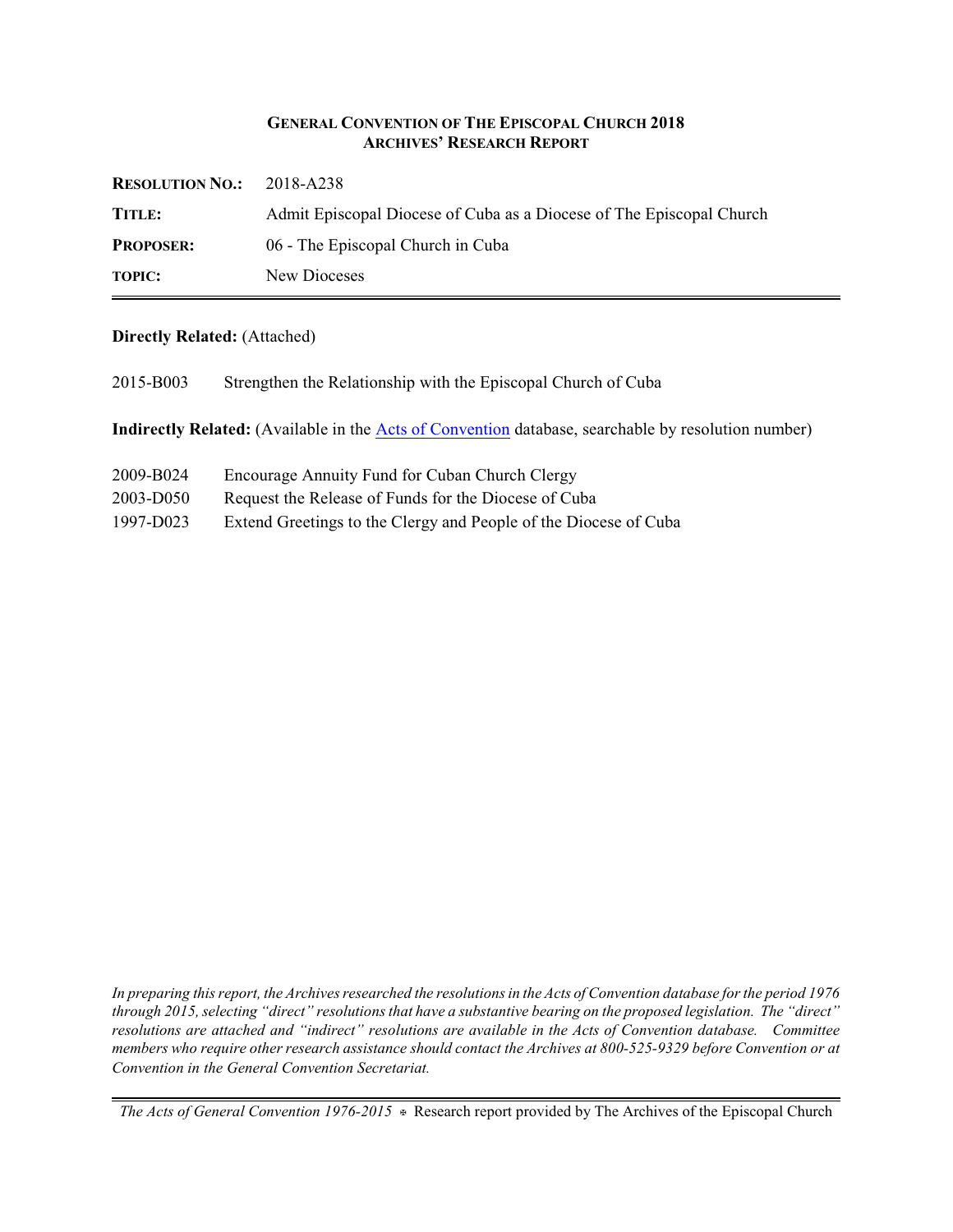# **A238** Admit Episcopal Diocese of Cuba as a Diocese of The Episcopal Church

| Proposer              | 06 - The Episcopal Church in Cuba                |  |
|-----------------------|--------------------------------------------------|--|
| <b>Endorsed by</b>    |                                                  |  |
| <b>Sponsored by</b>   |                                                  |  |
| Page numbers          | Blue Book: p. N/A; Constitution & Canons: p. N/A |  |
| HiA / Leg. Cttee      | HD / 06 - The Episcopal Church in Cuba           |  |
| <b>Current Status</b> | <b>Resolution Filed</b>                          |  |
| Version               | Original (as filed)                              |  |
| <b>Review Status</b>  | Not yet reviewed                                 |  |

## **RESOLUTION TEXT**

- *Resolved*, the House of concurring, That the 79th General Convention, accepting with joy the request of the sisters and brothers of *La Iglesia Episcopal de Cuba*, and welcoming the prospect of restoring the relationship between The Episcopal Church and *La Iglesia Episcopal de Cuba*, admit it to The Episcopal Church and recognize it as a Diocese in union with General Convention, to be effective as set forth in this resolution; and be it further 1
- *Resolved*, That the General Convention acknowledges that, while Article V, Section 1 of the Constitution does not expressly provide for creation of a new Diocese from an existing Anglican Communion Diocese, neither does it expressly limit or forbid General Convention from doing so; and be it further 2
- *Resolved*, That the General Convention laments the actions of the House of Bishops of The Episcopal Church in 1966 that led to the precipitous and painful separation of The Episcopal Church and *La Iglesia Episcopal de Cuba*; and be it further 3
- *Resolved*, That the General Convention commends the diligence of *La Iglesia Episcopal de Cuba* in completing the following actions set forth by The Episcopal Church Task Force on Cuba, based on Resolution 2015-B003: drafted changes to the Constitution and Canons of *La Iglesia Episcopal de Cuba*; sent the changed Constitution and Canons to the Metropolitan Council; pledged in writing to conform with these expectations (submit an annual Diocesan Parochial Report to the Office of The Episcopal Church, pay an Assessment to The Episcopal Church, and provide a complete accounting of the financial assistance received from The Episcopal Church); provided education for clergy and laity about The Episcopal Church, Constitution and Canons, and the workings of General Convention; provided a proposed annual budget to The Episcopal Church; provided Church Pension Fund with accurate reporting about active clergy and years of service, and retired clergy who are already in the Pension Fund; convened an Extraordinary Synod on May 11, 2018 to designate the choice of a province; and sent members to visit at the 79th General Convention; and be it further 4
- *Resolved,* That the General Convention recognize that *La Iglesia Episcopal de Cuba* has agreed 5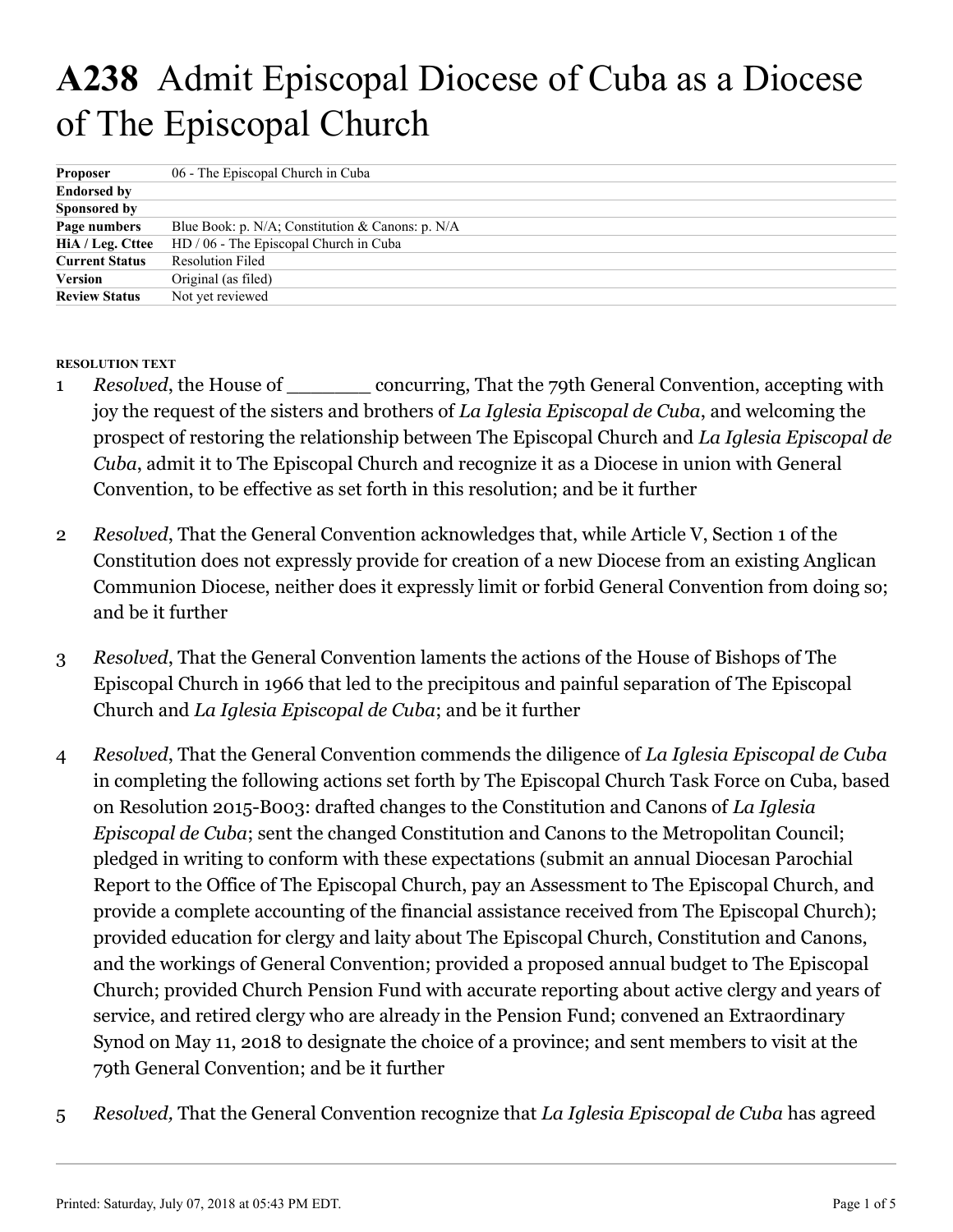to undertake all responsibilities pertaining to diocesan membership in The Episcopal Church as provided in the Constitution and Canons, including, but not limited to, fully conforming its constitution and canons to the provisions of the Constitution and Canons of The Episcopal Church; submitting annual diocesan and parochial reports; contributing annually to the assessment for the budget of The Episcopal Church; and reporting fully on any financial assistance it receives from the such budget; and be it further

- *Resolved,* That the General Convention express its deep gratitude to the Anglican Church of Canada for its long and continuing support for *La Iglesia Episcopal de Cuba*; and be it further 6
- *Resolved,* That the General Convention call upon the dioceses, congregations and members of The Episcopal Church to acquaint themselves with the ministries of *La Iglesia Episcopal de Cuba*, to work in harmony and companionship with *La Iglesia Episcopal de Cuba* for evangelism, mutual understanding, and the full expression of God's mission, and to consider ways in which they can be in relationship and partnership with *La Iglesia Episcopal de Cuba* going forward; and be it further 7
- *Resolved,* That the acceptance of the Diocese of Cuba into union with the General Convention shall become effective on such date as the Executive Council adopts a resolution accepting and approving a certification to it by the Secretary of the General Convention that he has received from the Diocese of Cuba the following: 8

| 9  | (1) A certified copy of the Constitution of the Diocese that contains an unqualified<br>accession to the Constitution and Canons of The Episcopal Church and otherwise<br>conforms in essential part to such Constitution and Canons; |  |
|----|---------------------------------------------------------------------------------------------------------------------------------------------------------------------------------------------------------------------------------------|--|
| 10 | (2) A certified copy of the Canons of the Diocese that conform in essential part to<br>the Constitution and Canons of The Episcopal Church;                                                                                           |  |
| 11 | (3) An annual diocesan parochial report as required by Canon I.6 for the last full<br>year prior to compliance with this resolution;                                                                                                  |  |
| 12 | (4) A commitment by the Diocese to a contribution to the budget of The Episcopal<br>Church for the year in which the Diocese is to come into union with the General<br>Convention;                                                    |  |
| 13 | (5) An accounting of any funds received by the Diocese from the General<br>Convention budget in the last full year prior to compliance with this resolution; and                                                                      |  |
| 14 | (6) Evidence that all clergy in the Diocese have complied with the requirements of<br>Canon III.10 and Article IX of the Constitution;                                                                                                |  |
|    | 15 And be it further                                                                                                                                                                                                                  |  |

Printed: Saturday, July 07, 2018 at 05:43 PM EDT. Page 2 of 5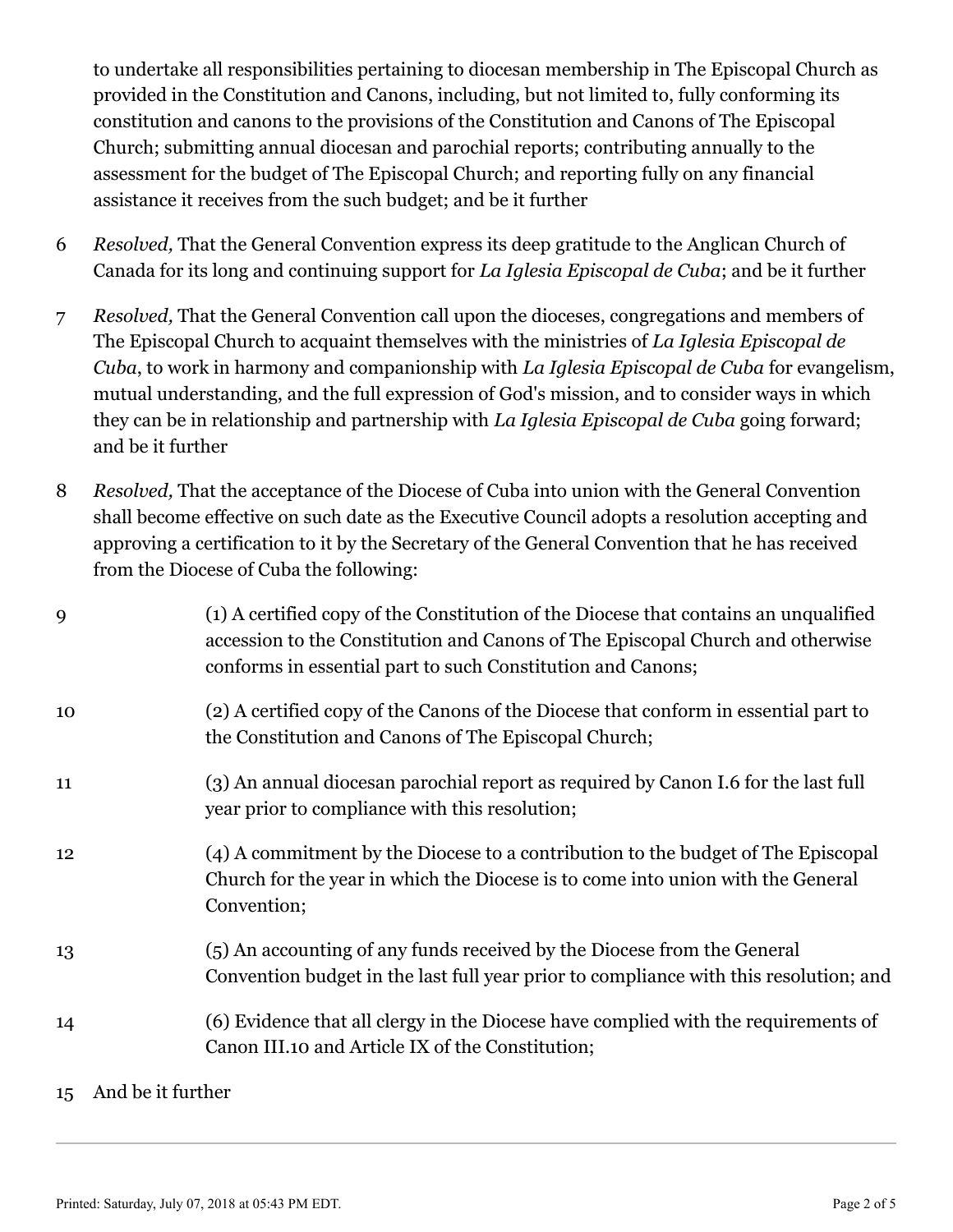*Resolved,* That, following such effective date, 16

- (1) The Diocese of Cuba shall take such steps as shall be required by the Constitution and Canons of The Episcopal Church for the Bishop Diocesan of the Diocese of Cuba to be received as a Bishop of The Episcopal Church; 17
- (2) The General Convention designates the Diocese of Cuba to be added to the Second Province of The Episcopal Church; 18
- (3) The Diocese of Cuba shall be entitled to all rights pertaining to membership in The Episcopal Church as provided in the Constitution and Canons, including, but not limited to, seat, voice, and vote in the House of Bishops and in the House of Deputies, in accordance with the rules of those Houses; 19
- And be it further 20
- *Resolved,* That the Bishop Diocesan of *La Iglesia Episcopal de Cuba* upon passage of this Resolution be eligible to participate in the House of Bishops consistent with its rules of order; and be it further 21
- *Resolved,* That immediately upon the close of business of the 79th General Convention, the active 22 clergy of *La Iglesia Episcopal de Cuba* shall become eligible to participate going forward in the International Clergy Pension Plan (ICPP) and its related plans, which will be administered by The Church Pension Fund (CPF) consistent with the terms of the ICPP, an administration agreement between *La Iglesia Episcopal de Cuba* and CPF, and applicable law, including the receipt of any necessary licenses from the Office of Foreign Assets Control or any other applicable governmental authority; and be it further
- *Resolved*, That the General Convention direct The Episcopal Church, together with *La Iglesia* 23 *Episcopal de Cuba* and other potential ministry partners, in consultation with CPF, to collaborate on a plan to fund the past service liability accrued by the active clergy of *La Iglesia Episcopal de Cuba*; and be it further
- *Resolved*, That the 79th General Convention support the formation of a 3-year interim body to 24 accompany *La Iglesia Episcopal de Cuba* and The Episcopal Church as they fully reunify. The body would consist of eight members, four from *La Iglesia Episcopal de Cuba* and four from The Episcopal Church jointly appointed by the Presiding Bishop and the President of the House of Deputies, to facilitate complete reunification of life, ministry, and mission; and be it further
- *Resolved*, That the General Convention reaffirm the principle that dioceses of this church that are 25 not located within the United States may seek autonomy according to the procedures set forth in Resolution A235 of the 1991 General Convention or may join other provinces of the Anglican Communion; and be it further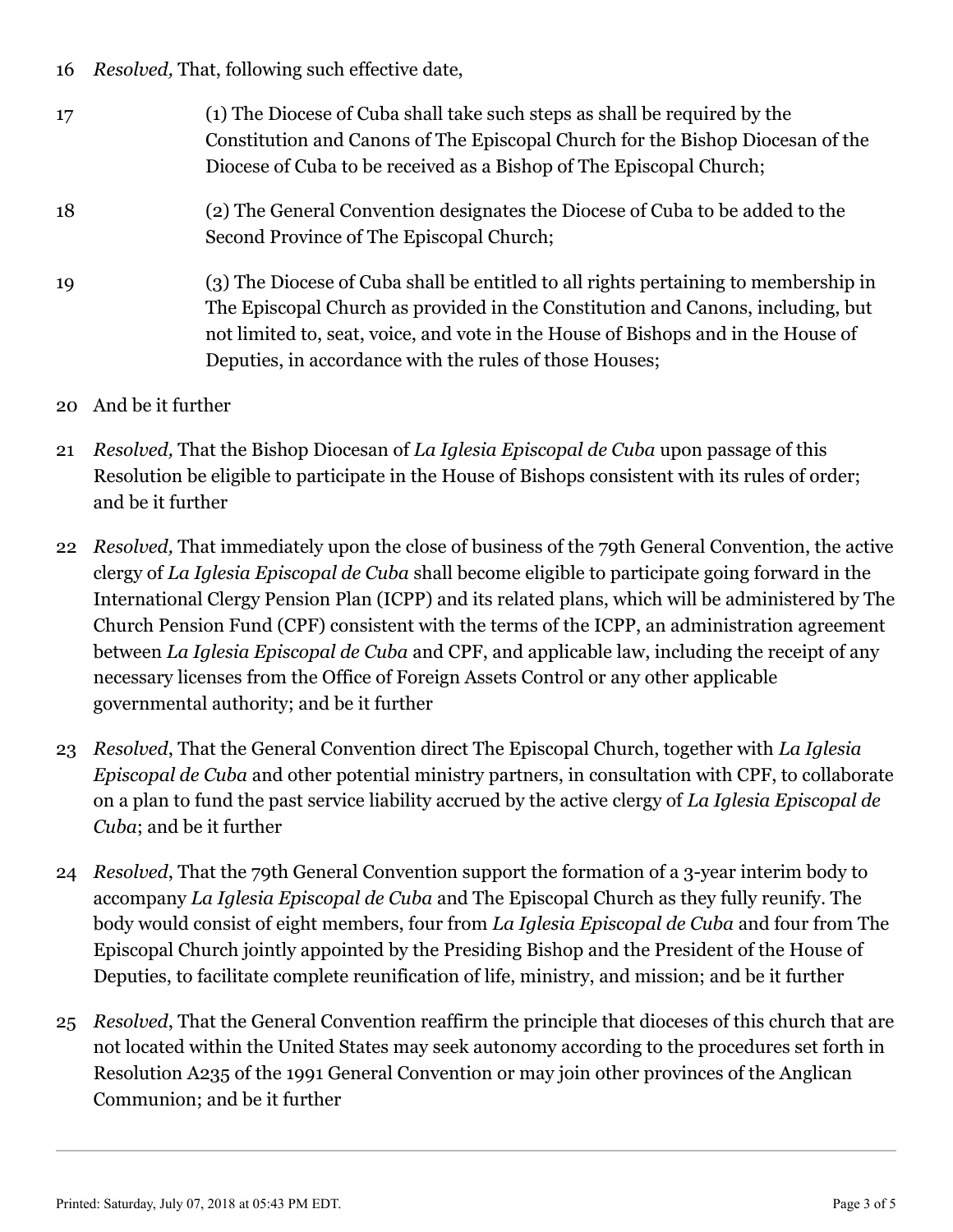*Resolved*, That the General Convention request the Joint Standing Committee on Program 26 Budget and Finance to consider a Budget allocation of \$400,000 for ministry and mission of *La Iglesia Episcopal de Cuba* and \$50,000 for the interim body's work for the implementation of this resolution

## **EXPLANATION**

In 1966, with the effects of the Cuban Revolution and the political response of The United States, the House of Bishops of The Episcopal Church voted to separate the Diocese of Cuba from The Episcopal Church leaving it an autonomous diocese without a provincial home. Prior to that time, in 1961, Episcopal Schools in Cuba had been closed and appropriated, and many clergy and their families were displaced. Some remained in Cuba; some either returned or immigrated to the United States. Some clergy who remained in Cuba were imprisoned, executed, or disappeared. Church buildings were closed and left to deteriorate. The church was polarized politically, and its clergy and lay leaders suffered.

But the Church continued, in the living rooms of the grandmothers, who held prayer services and Bible Studies in their homes. Through them is transmitted a story of pain, and of faith.

Under the leadership of more recent Cuban Bishops, including Bishop María Griselda Delgado del Carpio, the people have devoted themselves to the vision of a missional church. Innovative projects are evolving that benefit the need of the local communities: creating day care centers, inventing irrigation systems that help with sustainable farming, developing animal husbandry to raise and tend to animals to help feed communities.

Questions have been raised as to the ability of the General Convention to act on this matter, given that Article V, Section 1 of the Constitution authorizes the creation of "new Dioceses" from the division of an existing Diocese, the union of two existing Dioceses, or the conversion of a Mission Diocese or District. Article V does not state that these are the only sources for new Dioceses. The General Convention has recognized by Resolution 1976-D004 of the White and Dykman Annotated Constitution and Canons of The Episcopal Church as the "authoritative, currently available work covering the legal and canonical background of our Church." This book is readily available in the Digital Archives of the Archives of The Episcopal Church. White and Dykman firmly (pp. 99-100) affirms " the correctness of the theory upon which the General Convention has ever acted from the beginning . . . it has the power to legislate on any subject unless expressly forbidden to do so by the Constitution. . . . The General Convention made the Constitution and it amends the Constitution, and assumes that all power is in the General Convention which the Constitution itself does not limit."

Resolution A180 has been proposed to this General Convention to add a provision to Article V, Section 1 to specify creation of a new Diocese specifically from Dioceses or parts of Dioceses in the Anglican Communion. While, as the Explanation notes, "it would be in the interests of good order and predictability to have such explicit authority", It should be noted that the General Convention has in the past admitted Anglican Communion Dioceses of Puerto Rico (Resolution 2003-A141) and Venezuela (Resolution 2003-A142). (These Resolutions are also readily available in the Digital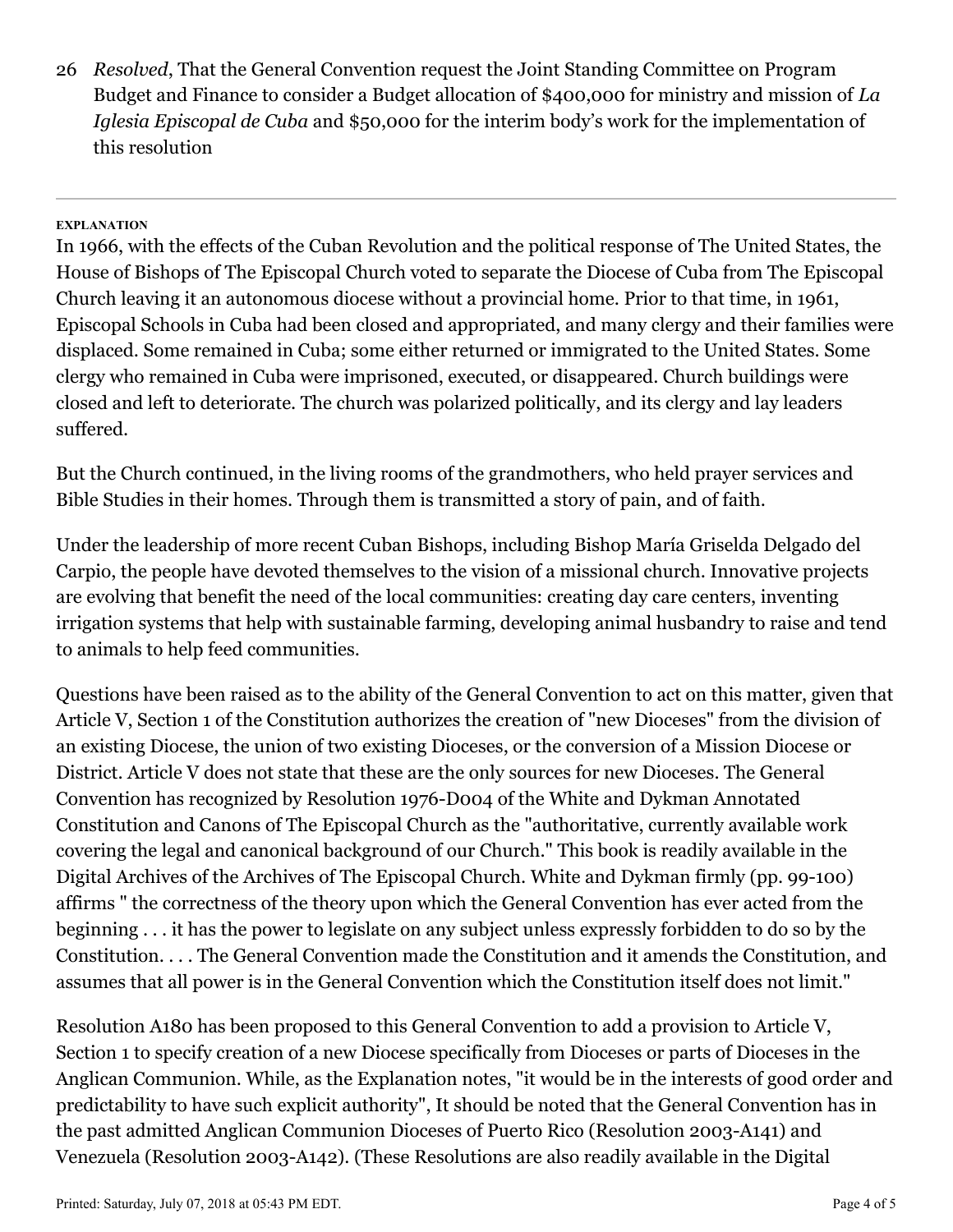Archives.) Accordingly, this Resolution can be viewed as confirming an existing power of the General Convention.

Also proposed to this General Convention is Resolution D083, which supplies a procedure, similar to that required for the election of a Bishop, to obtain consents to receive any existing Bishop of the Anglican Communion following that Bishop's Diocese joining The Episcopal Church. No second election should be required. This proposal can be enacted at this General Convention.

La Iglesia Episcopal de Cuba has, through its own synods, expressed a clear desire to reunify with The Episcopal Church. Today, it is the right thing to do.